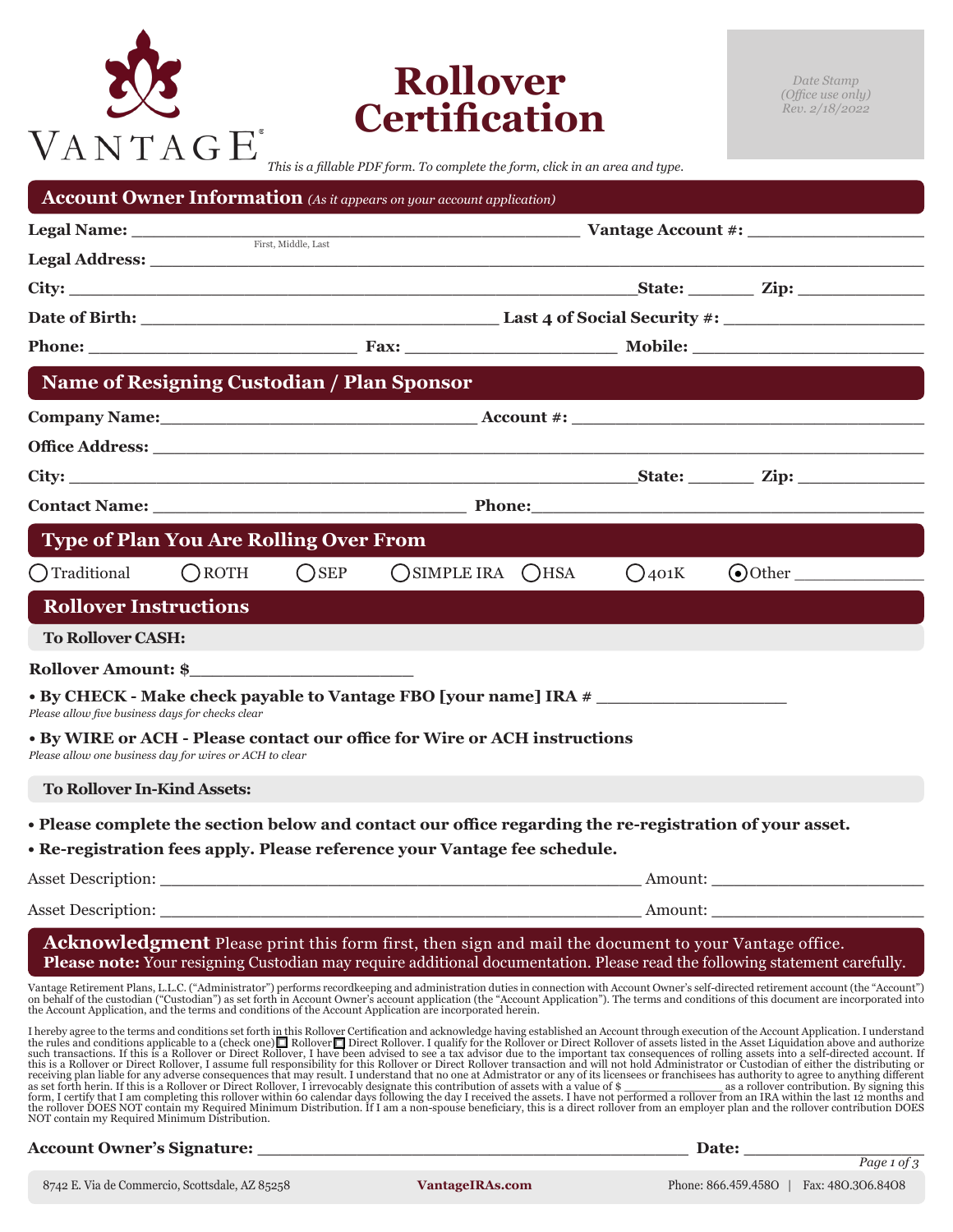# **Private Entity and Unsecured Note Disclaimer and Indemnity Agreement**

This Disclaimer and Indemnity Agreement ("the Agreement") confirms the mutual understanding and agreement between Administrator and the Account Owner ("you") regarding the proposed investment by your Account in the above-named Entity/Borrower. Your account is referred to in this document as the "Account", regardless of whether it is a custodial account or a retirement account under Internal Revenue Code (the "IRC") §401, §408cor §408A, a Coverdell Education Savings Account under IRC §530, or a Health Savings Account under IRC §223. You must sign this agreement and return it to the Administrator prior to making the investment in the Entity/Borrower.

- You understand and agree that neither Custodian nor Administrator approves investments or actions you take or direct Custodian or **1)** Administrator to take on behalf of your Account. Custodian and Administrator are limited in their responsibilities under your Account as set forth in your Account Application, and their responsibilities do not include investment, legal, or tax advice or investment selection of any kind.
- You understand and agree that neither Custodian nor Administrator reviews nor approves any subscription agreement, operating agreement, **2)** by-laws, limited or general partnership agreement, annuity agreement, or any other similar agreement regarding the purchase or operation of the Entity/Borrower and has no obligation to you in this regard.
- You represent that you have completed all required due diligence on the Entity/Borrower. You understand and agree that neither Custodian **3)** nor Administrator makes any attempt to evaluate the Entity/Borrower. For example, they make no attempt to: check the financial strength of the Entity/Borrower, check with the Secretary of State to see if the Entity/Borrower is in good standing, or check with the Securities and Exchange Commission, the Better Business Bureau, or any other governmental or non-governmental agency regarding any complaints filed against the Entity/Borrower. You, as the owner of the Account, are 100% responsible for evaluating the Entity/Borrower, its operations, and the investment potential of the Entity/Borrower, including taking the steps described in the preceding sentence.

### **Retirement Accounts Only:**

- You understand and agree that you are solely responsible for making sure that the Entity/Borrower was not formed and will not operate in a **4)** way that does or may lead to a Prohibited Transaction as that term is defined in IRC §4975.
- 5) You understand and agree that you are responsible for confirming that none of the "disqualified persons" with respect to your Account are associated in any way with the Entity/Borrower. You understand and agree that if the Entity/Borrower becomes a "disqualified person" (as that term is defined in IRC §4975) upon funding (this may occur, for example, if your Account and other disqualified persons, including you personally, own more than 50% of the Entity), then any future mandatory capital calls may be considered a Prohibited Transaction. As with any Prohibited Transaction, if this occurs, your Account may be deemed to be distributed to you as of January 1 of the year in which your Account contributes the additional capital, and penalties may apply. Therefore, by signing this agreement, you indemnify and hold harmless Administrator, its officers, directors, shareholders, and employees against any liability associated with funding a capital call which is or may be a Prohibited Transaction.
- You understand and agree that neither Custodian nor Administrator has given you any tax advice regarding the possibility that your Account **6)** may be subject to Unrelated Business Income Tax ("UBIT") as a result of its investment in the Entity/Borrower. If your Account owes UBIT on its profits from the Entity/Borrower, you agree to prepare or cause to be prepared and filed a IRS Form 990T, and any similar filing required under applicable state laws, for each year with respect to which any such form is required, and to cause your Account to pay any UBIT that is reported in such forms. You understand and agree that any UBIT owed must come from funds belonging to the Account. Your agreement to indemnify and hold harmless, as above, includes liability of the parties named therein with respect to UBIT and the preparation and filing of IRS Form 990T and similar state tax filings.
- You agree and understand that Administrator is required to report the fair market value of the Account to the Internal Revenue Service each **7)** year. You agree to obtain a fair market value for the Account's investment in the Entity/Borrower as of December 31 each year and report this information to Administrator on a form approved by Administrator no later than January 15 of the following year. You understand and agree that Administrator is entitled to rely on the valuation provided by you for reporting purposes and bears no responsibility as to the accuracy of the information provided. You understand and agree that until a different valuation is reported to Administrator, the value of the investment in the Entity/Borrower will be reported based on the Account's total investment in the Entity/Borrower. This valuation information is also reported to the IRS on Form 5498. You understand and agree that if you fail to provide a fair market value to Administrator as required, Administrator may withdraw as Administrator of your Account and distribute any assets to you or to a successor Custodian.
- 8) You represent that you understand that with some types of Accounts there are rules for required minimum distributions from the Account. If you are now subject to the required minimum distribution rules for your Account, or if you will become subject to those rules during the term of the investment, you represent that you have verified either that the Entity provides distributions that will be sufficient to cover each required minimum distribution, or that there are other assets in your Account, or in other accounts that you may access for this purpose, that are sufficiently liquid (including cash) from which you will be able to withdraw your required minimum distributions as they become required.
- You understand and agree that if the Plan Asset Regulations issued by the U.S. Department of Labor (29 C.F.R § 2510.3-101) apply, the Entity **9)** is disregarded for purposes of the Prohibited Transaction rules of IRC §4975. In that case, the underlying assets of the Entity are considered to be the assets in which your Account is investing, and each of the statements above regarding the Entity must be true with regard to each of the assets that the Entity invests in. You represent that you either understand the Plan Asset Regulations and Interpretive Bulletin 75-2 or that you have sought competent legal counsel regarding the Plan Asset Regulations and Interpretive Bulletin 75-2 (29 C.F.R § 209.75-2) and their potential application to the Entity, prior to making your investment decision.

*Page 2 of 3*